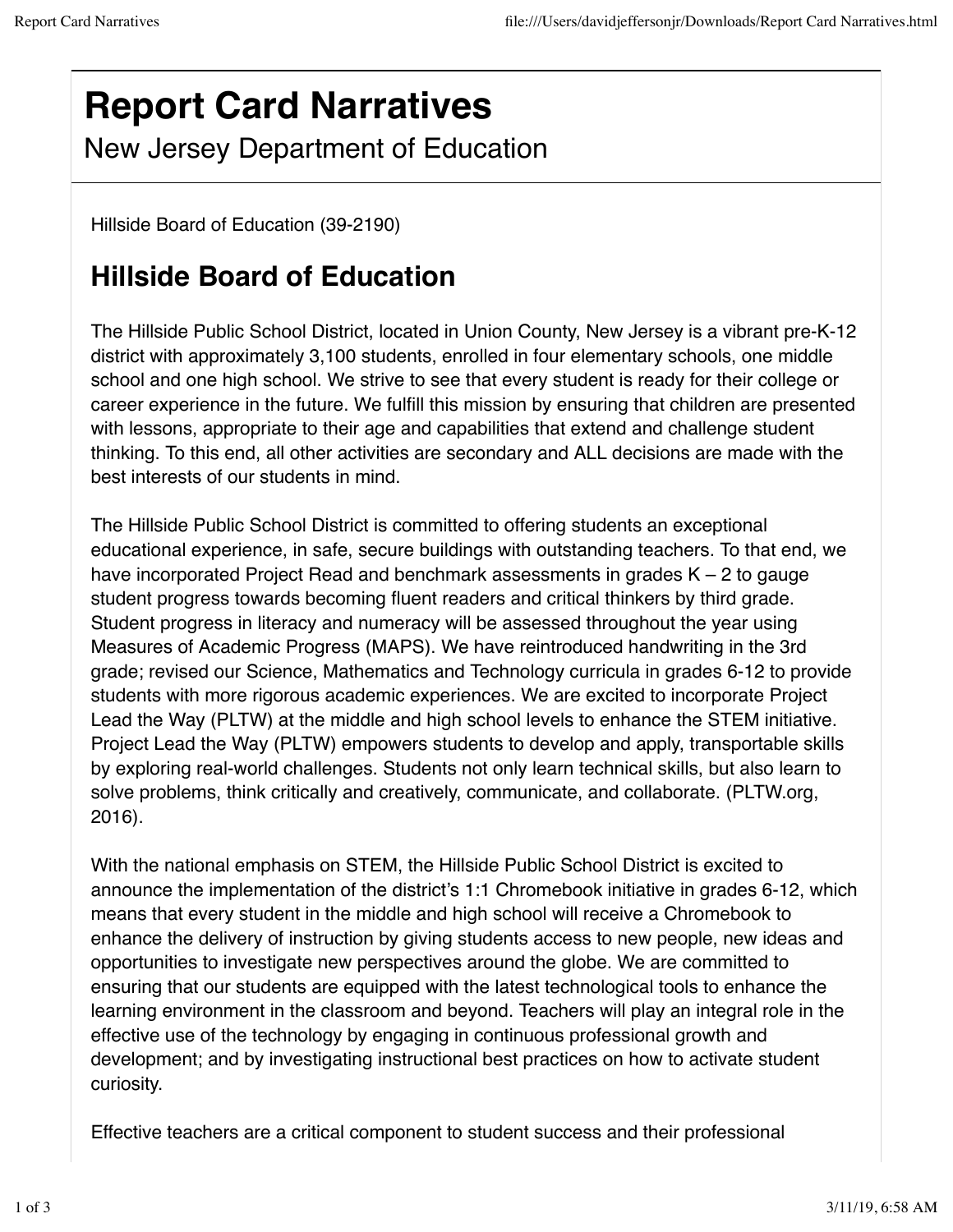development is important to improving student outcomes. Our teachers are active participants in the Partnership for Systemic Change with neighboring school districts. One hundred teachers participated in summer training to build their knowledge of and capacity around the Next Generation Science Standards (NGSS). The workshop series introduced teachers to authentic science investigations, using practices and cross-cutting concepts that allow for deeper understanding of the disciplinary core ideas in science.

Along with redesigning our instructional focus, Hillside Public Schools is undergoing an amazing facilities upgrade. By the Spring of 2017, George Washington Elementary School will be expanded to include four new state of the art classrooms and a gymnasium. The redesigned facility will house our 7th & 8th grade students from Walter O. Krumbiegel Middle School. The upgraded facilities will help us achieve the goal of our classrooms becoming laboratories for student success, in which they can engage in hands-on, minds-on experiential learning activities.

As a part of a close-knit community, we have established an active Community Relations Committee with the Hillside Police Department, whose members work closely with our public schools in the areas of safety and literacy.

The Ready, Set, Grow! mentoring initiative, led by vested members of the school community will help inspire our middle and high school students to achieve their goals and aspirations by developing critical interpersonal skills that will help them not only land a job, but also build a successful career. The initiative includes:

-Ensuring that leadership programs better serve males and females and their academic and social development

-Reducing the disproportionate number who are absent, suspended, expelled, or placed inappropriately in special education classes

-Establishing data and establishing protocols to monitor the progress of the students and intervene at the earliest signs of problems

-Encouraging a high school to college and career strategy for improving the life outcomes of the young people.

Plans are currently in development for a Junior Police Academy that will focus on forensic science and crime scene investigations.

Walter O. Krumbiegel also partners with Kean University through a program called KULA (Kean University Learning Adventures). Through KULA, students are exposed to the college experience while participating in co-curricular and extra-curricular learning experiences. The KULA experience is another opportunity to prepare our students for college and career.

Through our monthly "Ask the Superintendent" and parent surveys, we seek to involve our parents and guardians as partners in the education process by soliciting their feedback on educational initiatives and their expertise in helping to shape the minds of our future leaders.